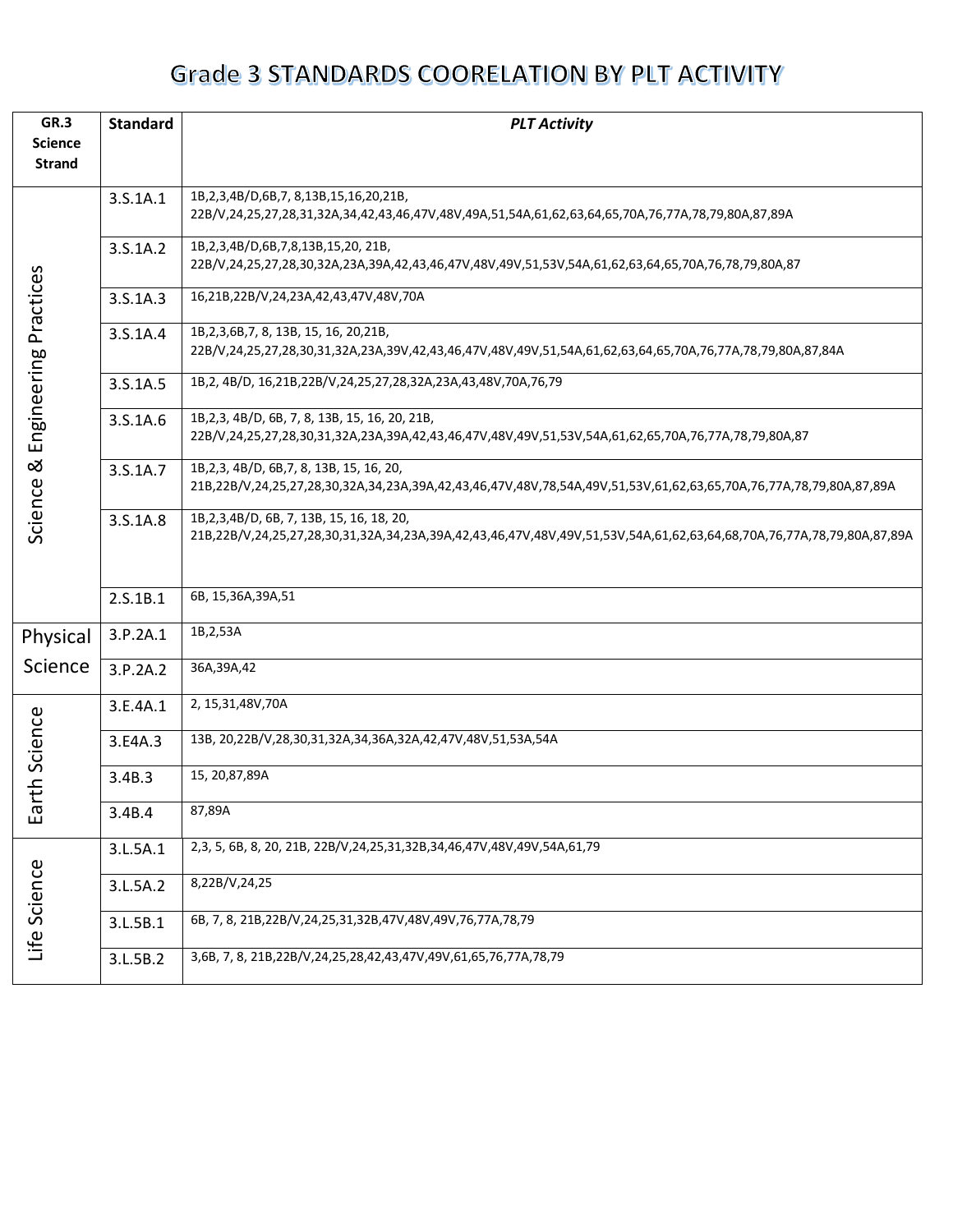| Gr. 3 Math Strand      | <b>Standard</b> | <b>PLT Activity</b>                                  |
|------------------------|-----------------|------------------------------------------------------|
| Geometry               | 3.G.1           | 1B                                                   |
| 3.MDA.3<br>Measurement |                 | 4/BD,6B,16,20,21B,22B/V,25,27,28,32A,36A,48V,53V,70A |
| & Data<br>3. MDA. 4    |                 | 65,67V                                               |
| Analysis               | 3.MDA.6         | 47V                                                  |

| Gr. 3 Social<br><b>Studies Strand</b>      | <b>Standard</b> | <b>PLT Activity</b>                            |
|--------------------------------------------|-----------------|------------------------------------------------|
| <b>SC Geography</b>                        | $3 - 1.1$       | 15,16,20,21A,22B/V,30,31,36A,51                |
|                                            | $3 - 1.2$       | 20                                             |
|                                            | $3 - 1.3$       | 13B,20,32A,34,36A,39A,53V,54A,67V,70A,7677A,95 |
| <b>SC Culture</b>                          | $3 - 2.1$       | 18                                             |
| $19^{TH}/20^{TH}$<br>Century SC<br>History | $3 - 5.6$       | 95                                             |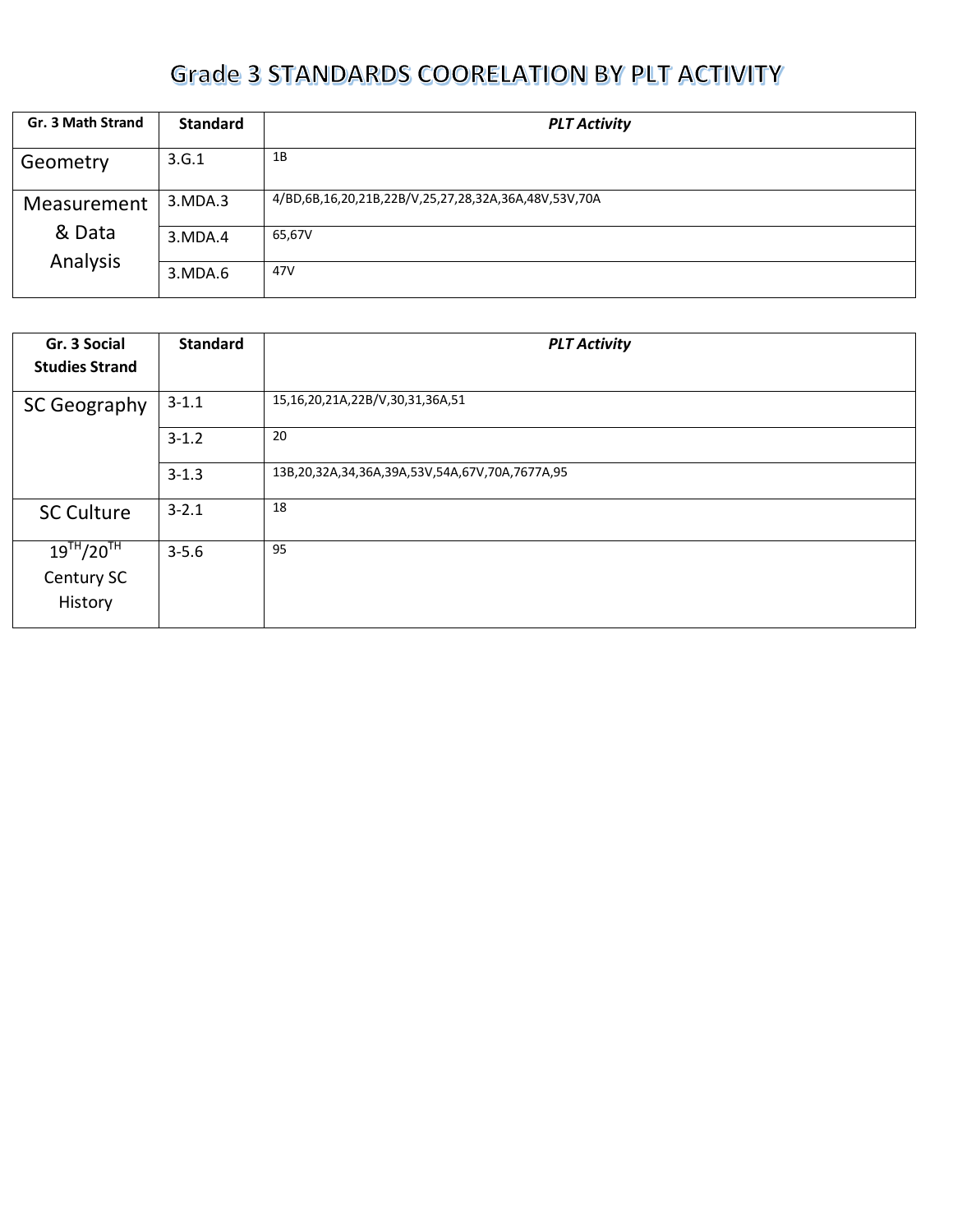| Gr.3 ELA Strand<br><b>Standard</b><br><b>PLT Activity</b> |           |                                                                             |
|-----------------------------------------------------------|-----------|-----------------------------------------------------------------------------|
|                                                           | 3.1.1.1   | 1B,2,4B/D,5,7,13B,16,20,21B,24,49A,54A,60,77A,78,79,80A,87,89A,95           |
|                                                           | 3.1.2.1   | 4B/D,5,7,8,13B,16,20,21B,49A,54A,60,77A,78,79,95                            |
|                                                           | 3.1.3.1   | 1B,2,4B/D,7,8,13B,16,20,21B,24,47V,49A,60,76,77A,78,79,95                   |
|                                                           | 3.1.3.2   | 1B,2,4B/D,7,8,13B,16,20,21B,24,47V,49A,60,62,76,77A,78,79,95                |
|                                                           | 3.1.4.1   | 1B,2,4B/D,7,8,13B,16,20,21B,24,47V,49A,54,60,62,76,77A,78,79,80A,87,89A,95  |
|                                                           | 3.1.4.2   | 2,4B/D,5,7,8,13B,20,21B,24,47V,49A,54A,60,62,77A,78,79,80A,87,89A,95        |
| Inquiry-Based Literacy                                    | 3.1.4.3   | 4B/D,7,13B,20,21B,24,47V,79,95                                              |
|                                                           | 3.1.5.1   | 1B,2,4B/D,7,8,13B,16,20,21B,24,47V,49A,51,54A,60,62,77A,78,79,80A,87,89A,95 |
|                                                           | 3.1.5.2   | 1B,2,4B/D,7, 13B,16,20,21B,24,47V,49A,60,76,77A,78,79,80A,87,89A,95         |
|                                                           | 3.1.5.3   | 4B/D,7, 13B,16,20,21B,24,47V,77A,78,80A,87,89A,95                           |
|                                                           | 3.RL.2.1  | 4B/D,8,18                                                                   |
|                                                           | 3.RL.5.1  | 80A                                                                         |
|                                                           | 3RL.6.1   | 4B/D,18                                                                     |
|                                                           | 3.RL.7.1  | 4B/D,18                                                                     |
|                                                           | 3.RL.7.2  | 4B/D,18                                                                     |
|                                                           | 3.RL.8.1  | 4B/D,8,18,80A                                                               |
| Reading - Literary Text                                   | 3.RL.9.1  | 4B/D,8                                                                      |
|                                                           | 3.RL.9.2  | 4B/D,8                                                                      |
|                                                           | 3.RL.13.1 | 4B/D,8,18,80A                                                               |

| Gr.3 ELA<br><b>Strand</b> |      | <b>Standard</b> | <b>PLT Activity</b> |
|---------------------------|------|-----------------|---------------------|
|                           |      | 3.RI.5.1        | 7                   |
| $\overline{\mathbf{C}}$   |      | 3.RI.6.1        | 7                   |
| Information<br>Reading-   | Text | 3.RI.8.1        | 79,80A              |
|                           |      | 3.RI.12.1       | 16,20,21B,80A,95    |
|                           |      | 3.RL.12.3       | 21B,80A,95          |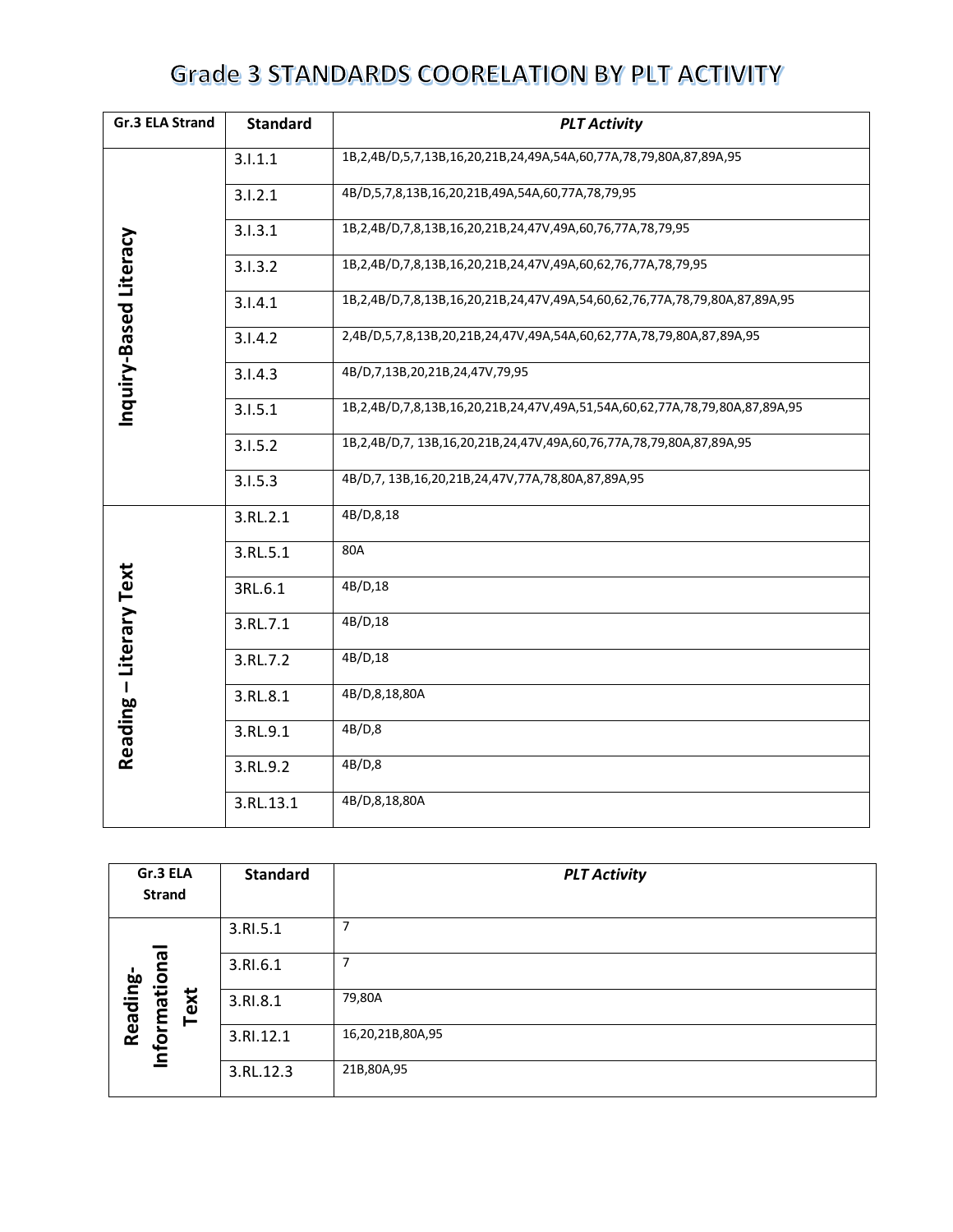| Gr.3 ELA<br><b>Strand</b> | <b>Standard</b> | <b>PLT Activity</b>                                                                            |
|---------------------------|-----------------|------------------------------------------------------------------------------------------------|
|                           | 3.W.2.1         | 7,20,                                                                                          |
| Writing                   | 3. W. 3.1       | 4B/D,18,                                                                                       |
|                           | 3. W.6.1        | 1B, 2, 4BD, 5, 7, 8, 13B, 16, 18, 20, 21B, 24, 47V, 51, 54A, 60, 76, 77A, 78, 79, 80A, 87, 89A |
|                           | 3.C.1.1         | 1B,2,4B/D,5,7,8,13B,18,20,21B,24,42,47V,51,54A,60,62,76,77A,78,79,80A,87,89A,95                |
|                           | 3.C.1.2         | 1B,2,4B/D,7,8,13B,16,18,20,21B,24,42,47V,51,54A,60,62,76, 77A,78,79,80A,87,89A,95              |
|                           | 3.C.1.4         | 1B,2,4B/D,7,8,13B,16,18,20,21B,24,42,47V,51,54A,60,62,76, 77A,78,79,80A,87,89A,95              |
| Communication             | 3.C.1.5         | 1B,2,4B/D,7,8,13B,16,18,20,21B,24,42,47V,51,54A,60,62,76, 77A,78,79,80A,87,89A,95              |
|                           | 3.C.2.1         | 1B, 2, 7, 13B, 16, 18, 20, 24, 47V, 79, 80, 87, 89A, 95                                        |
|                           | 3.C.2.2         | 1B, 2, 4B/D, 8, 13B, 16, 18, 20, 24, 47V, 60, 79, 80, 87, 89A, 95                              |
|                           | 3.C.3.1         | 4B/D,13B,20,24, 79,80,87,89A,95                                                                |
|                           | 3.C.3.2         | 5,13B,20,24,47V,60,62, 79,80,87,89A,95                                                         |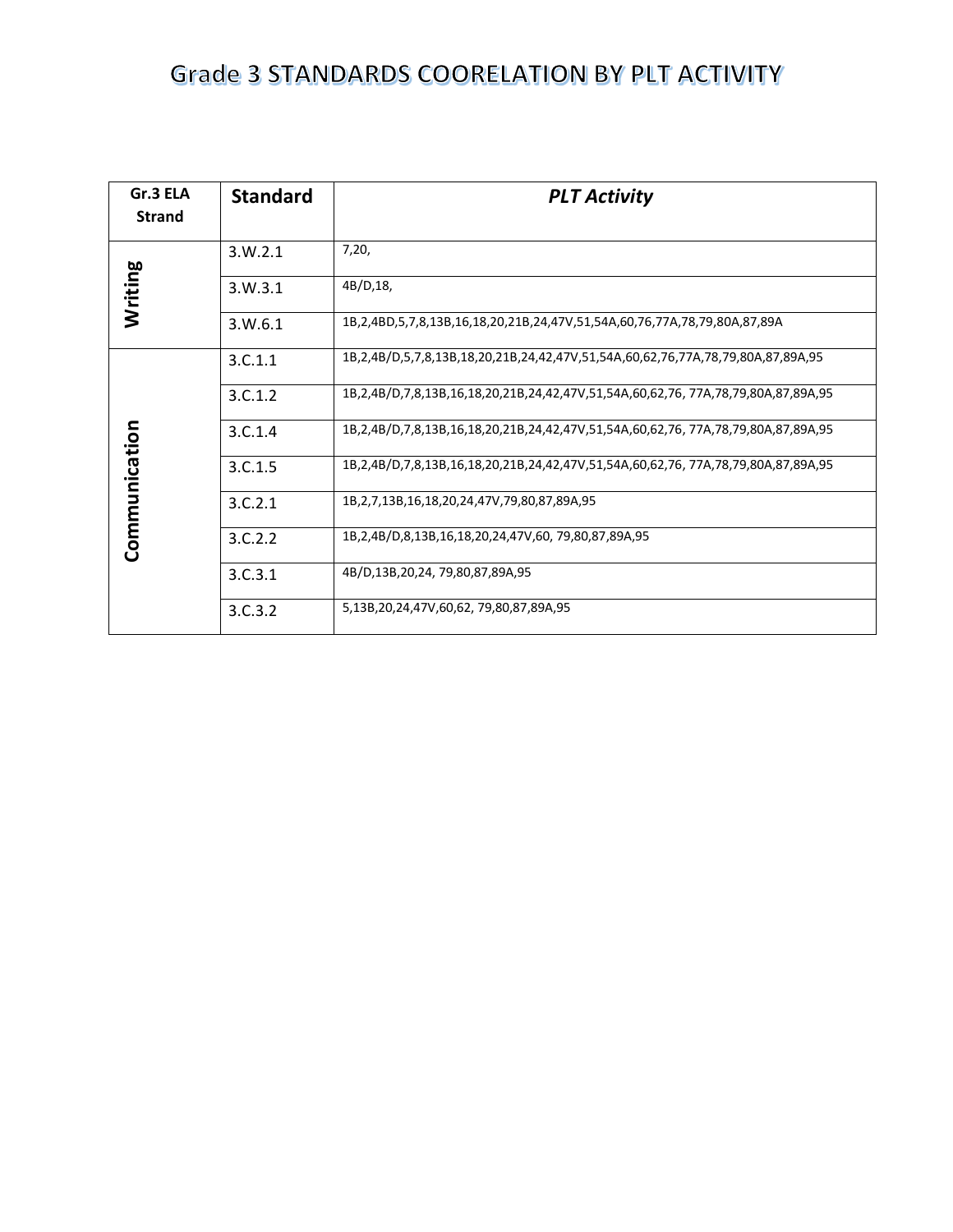| <b>PLT Activity</b>                                 | <b>Science</b>                                                                                                                                              | <b>Math</b>     | <b>Social</b>  | <b>Language Arts</b>                                                                                                                                                                                                                                        |
|-----------------------------------------------------|-------------------------------------------------------------------------------------------------------------------------------------------------------------|-----------------|----------------|-------------------------------------------------------------------------------------------------------------------------------------------------------------------------------------------------------------------------------------------------------------|
|                                                     |                                                                                                                                                             |                 | <b>Studies</b> |                                                                                                                                                                                                                                                             |
| 1B<br>The Shape of<br><b>Things</b>                 | 03.S.1A.1 03. S.1A.2 03.S.1A.4<br>03.S.1A.5 03.S.1A.6 0 3.S.1A.7<br>03.S.1A.8 03.P.2A.1                                                                     | $\square$ 3.G.1 |                | Q1.1.1 Q1.3.1 Q1.3.2 Q1.4.1<br>OI.5.1 OI.5.2 OW.6.1 OC.1.1<br>OC.1.2 OC.1.4 OC.1.5 OC.2.1<br>$\Box$ C.2.2                                                                                                                                                   |
| $\overline{2}$<br><b>Get in Touch</b><br>with Trees | 03.S.1A.1 03. S.1A.2 03.S.1A.4<br>03.S.1A.6 3.S.1A.7 03.S.1A.8<br>$\square$ 3.P.2A.1 $\square$ 3.E.4A.1 $\square$ 3.L.5A.1                                  |                 |                | $OL.1.1$ $OL.3.1$ $OL.3.2$ $OL.4.1$<br>OI.4.2 OI.5.1 OI.5.2 OW.6.1<br>OC.1.1 OC.1.2 OC.1.4 OC.1.5<br>$\odot$ C.2.1 $\odot$ C.2.2                                                                                                                            |
| 3<br><b>Peppermint</b><br><b>Beetle</b>             | □3.S.1A.1 ■3.S.1A.2 ■3.S.1A.4<br>03.S.1A.6 03.S.1A.7 03.S.1A.8<br>$\square$ 3.L.5A.1 $\square$ 3.L.5B.2                                                     |                 |                |                                                                                                                                                                                                                                                             |
| 4B/D<br><b>Sounds</b><br><b>Around</b>              | $\Box$ 3.S.1A.1 $\Box$ 3.S.1A.2 $\Box$ 3.S.1A.3<br>03.S.1A.5 03.S.1A.6 03.S.1A.7<br>$\bigcirc$ 3.S.1A.8                                                     | $Q$ 3.MDA.3     |                | $O1.1.1 \square$ .2.1 $O1.3.1 \square$ .3.2<br>$\bigcirc$ 1.4.1 $\bigcirc$ 1.4.2 $\Box$ 1.4.3 $\bigcirc$ 1.5.1<br><b>● I.5.2 □.5.3 ●RL.2.1 ●RL.6.1</b><br>ORL.7.1 ORL.8.1 ORL.9.1<br>ORL.13.1 OW.3.1 OW.6.1<br>OC.1.1 OC.1.2 OC.1.4 OC.1.5<br>OC.2.2 OC.3.1 |
| 5<br>Poet-Tree                                      | $\Box$ 3.L.5A.1                                                                                                                                             |                 |                | OI.1.1 OI.1.2 ORL.4.2 OW.6.1<br>$\odot$ C.1.1 $\odot$ C.2.1 $\odot$ C.2.2 $\Box$ C.5.2                                                                                                                                                                      |
| <b>6B</b><br><b>Picture This</b>                    | 03.S.1A.1 3.S.1A.2 03.S.1A.4<br>03.S.1A.5 03.S.1A.6 03.S.1A.7<br>03.S.1A.8 03.S.1B.1 03.L.5A.1<br>$\bigcirc$ 3.L.5A.2 $\square$ 3.L.5B.1 $\square$ 3.L.5B.2 |                 |                | $Q$ $1.1 Q$ $1.2.1 Q$ $1.3.1 Q$ $1.3.2 Q$<br>$Q$ 1.4.1 $Q$ 1.4.2 $Q$ 1.4.3 $Q$ 1.5.1<br>OI.5.2 0I.5.3 ORI.5.1 LRI6.1<br>OW.2.1 OW.6.1 OC.1.1 OC.1.2<br>$\odot$ C.1.4 $\odot$ C.1.5 $\odot$ C.2.1                                                            |

**Curriculum Stand is FULLY addressed**

**Curriculum Standard is PARTIALLY addressed**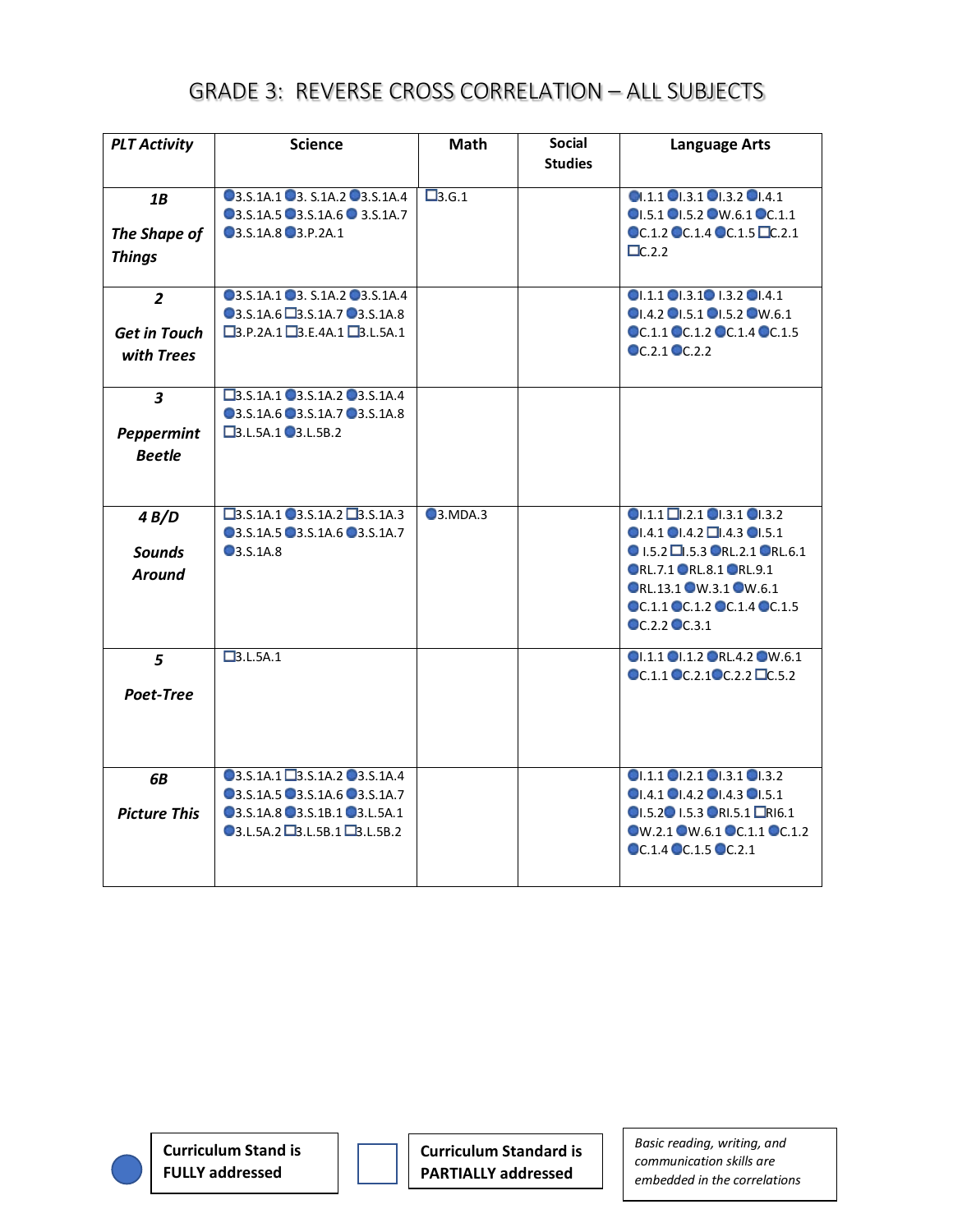| <b>PLT Activity</b>                  | <b>Science</b>                                                                                                                    | <b>Math</b>    | <b>Social</b><br><b>Studies</b> | <b>Language Arts</b>                                                                                                                                          |
|--------------------------------------|-----------------------------------------------------------------------------------------------------------------------------------|----------------|---------------------------------|---------------------------------------------------------------------------------------------------------------------------------------------------------------|
|                                      |                                                                                                                                   |                |                                 |                                                                                                                                                               |
| $\overline{z}$<br><b>Habitat Pen</b> | 03.S.1A.1 3.S.1A.2 03.S.1A.4<br>03.S.1A.6 03S.1A.7 03.S.1A.8<br>03.S.1B.1 03.L.5A.1 23.L.5B.1                                     |                |                                 | $Q$ <sub>1.1.1</sub> $Q$ <sub>1.2.1</sub> $Q$ <sub>1.3.1</sub> $Q$ <sub>1.3.2</sub><br>OI.4.1 OI.4.2 0I.4.3 OI.5.1<br>OI.5.2 OI.5.3 ORI.5.1 LRI.6.1           |
| Pals                                 | $\square$ 3.L.5B.2                                                                                                                |                |                                 | OW.2.1 OW.6.1 OC.1.1 OC.1.2<br>OC.1.4 OC.1.5 OC.2.1                                                                                                           |
| 8<br>The Forest of                   | $\square$ 3.S.1A. $\square$ 1 3.S.1A.2 $\square$ 3.S.1A.4<br>03.S.1A.6 3.S.1A.7 03.S.1A.8<br><b>●3.L.5A.1 ■3.L.5A.2 ●3.L.5B.1</b> |                |                                 | $\bullet$ 1.2.1 $\bullet$ 1.3.1 $\Box$ 1.3.2 $\bullet$ 1.4.1<br>□ I.4.2 ORL.2.1 □RL.5.1<br>□RL.6.1 ●RL.8.1 □RL.9.1                                            |
| S.T. Shrew                           | L.5B.2                                                                                                                            |                |                                 | □RL.9.2 ■RL.13.1 ■W.6.1<br>OC.1.1 OC.1.2 OC.1.4 OC.1.5<br>$\bullet$ C.2.2                                                                                     |
| 13B<br>We All Need                   | 03.S.1A.1 03.S.1A.2 03.S.1A.4<br>03.S.1A.6 03.S.1A.7 03.S.1A.8<br>$\Box$ 3.E.4A.3                                                 |                | $\bigcirc$ 3-1.3                | $\Box$ .1.1 $\Box$ .2.1 $\Box$ .3.1 $\Box$ .3.2<br>$Q$ <sub>1</sub> .4.1 $Q$ <sub>1</sub> .4.2 $Q$ <sub>1</sub> .4.3 $Q$ W.6.1<br>OC.1.1 OC.1.2 OC.1.4 OC.1.5 |
| <b>Trees</b>                         |                                                                                                                                   |                |                                 | $\odot$ C.2.1 $\odot$ C.2.2                                                                                                                                   |
| 15                                   | 03.S.1A.1 03.S.1A.2 03.S.1A.4<br>03.S.1A.6.3. S.1A.7 03.S.1A.8                                                                    |                | $\Box$ 3-1.1                    |                                                                                                                                                               |
| A Few of My<br><b>Favorite</b>       | $\square$ 3.S.1B.13. $\square$ E.4A.1 <sup>0</sup> 3.E.4A.3                                                                       |                |                                 |                                                                                                                                                               |
| <b>Things</b>                        |                                                                                                                                   |                |                                 |                                                                                                                                                               |
| 16                                   | 03.S.1A.1 03.2.1A.3 03.S.1A.4<br>03.S.1A.5 03.S.1A.6 D3.S.1A.7                                                                    | <b>3.MDA.3</b> | $\Box$ 3-1.1                    | 01.1.101.2.101.3.101.3.2<br>OI.4.1 ORI.12.1 OW.6.1 OC.1.1                                                                                                     |
| Pass the<br>Plants,<br><b>Please</b> | <b>3.S.1A.8</b>                                                                                                                   |                |                                 | OC.1.2 OC.1.4 OC.1.50 C.2.1<br>$\odot$ C.2.2                                                                                                                  |
|                                      |                                                                                                                                   |                |                                 |                                                                                                                                                               |

**Curriculum Stand is FULLY addressed**

**Curriculum Standard is PARTIALLY addressed**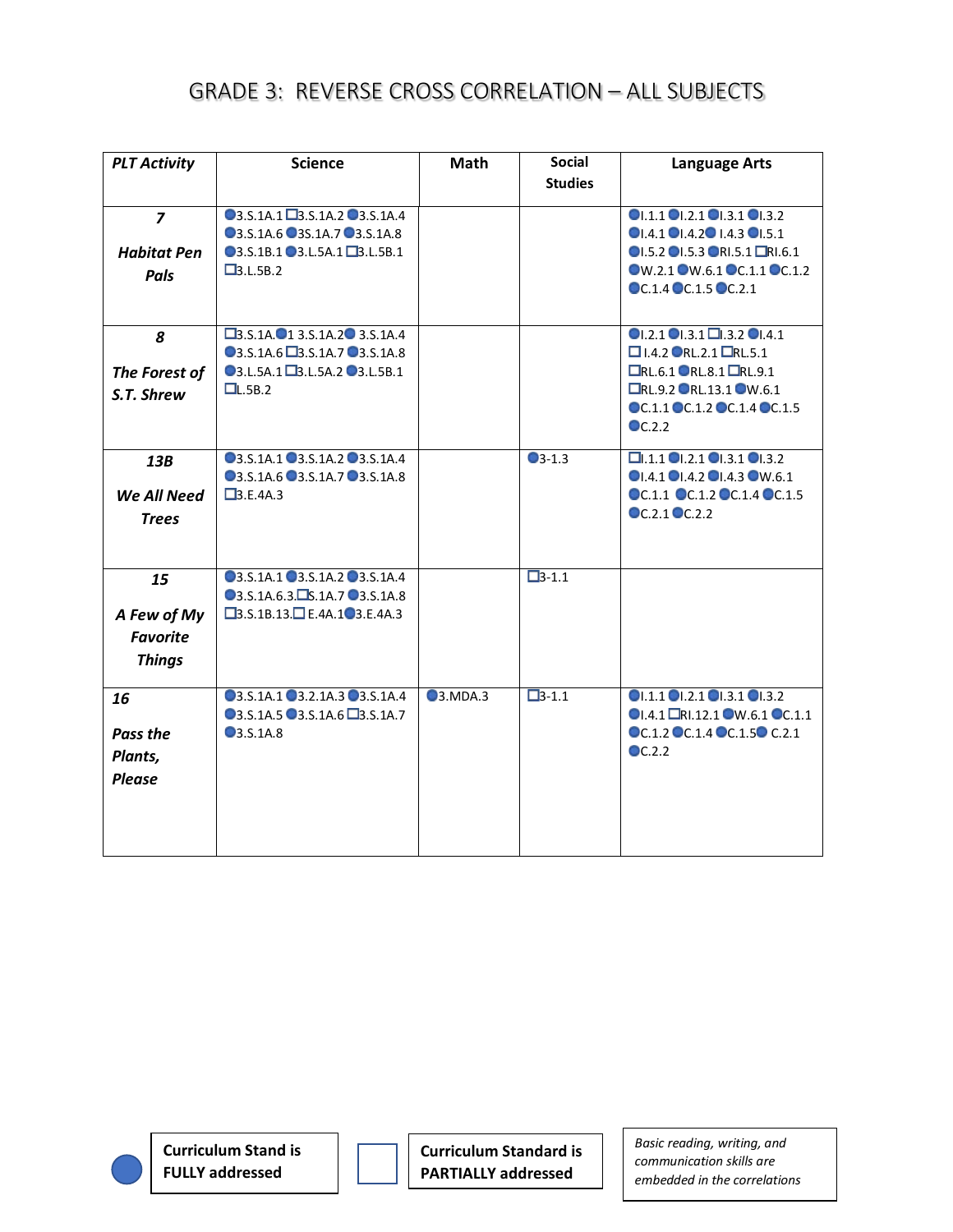| <b>PLT Activity</b>              | <b>Science</b>                                                          | <b>Math</b>          | <b>Social</b>                      | <b>Language Arts</b>                                                                                |
|----------------------------------|-------------------------------------------------------------------------|----------------------|------------------------------------|-----------------------------------------------------------------------------------------------------|
|                                  |                                                                         |                      | <b>Studies</b>                     |                                                                                                     |
| 18<br><b>Tales of the</b><br>Sun | <b>3.S.1A.8</b>                                                         |                      | $\Box 3 - 2.1$                     | ORL.5.1 ORL.6.1 ORL.7.1<br>ORL.7.2 ORL.8.1 ORL.13.1<br>OW.3.1 OW.6.1 OC.1.1 OC.1.2<br>OC.1.4 OC.1.5 |
|                                  |                                                                         |                      |                                    |                                                                                                     |
| 20                               | 03.S.1A.1 03.S.1A.2 03.S.1A.4<br>03.S.1A.6 03.S.1A.7 03.S.1A.8          | $\square$ 3.MDA.3    | $\bullet$ 3-1.1<br>$\bullet$ 3-1.2 | 01.1.101.1.201.2.101.3.2<br>$\bigcirc$ 1.4.1 $\bigcirc$ 1.4.2 $\bigcirc$ 1.4.3 $\bigcirc$ 1.5.1     |
| <b>Environmental</b>             | 03.E.4A.2 3.E.4A.3 03.E.4B.1                                            |                      | $\bullet$ 3-1.3                    | OI.5.2 ORI.12.1 OW.2.1                                                                              |
| <b>Exchange Box</b>              | $\Box$ 3.L.5A.1                                                         |                      |                                    | OW.6.1 OC.1.1.OC.1.2 OC.1.4<br>OC.1.5. OC.2.1 OC.2.2 OC.3.1<br>$\bullet$ C.3.2                      |
| 21B                              | $Q$ 3.S.1A.1 $Q$ 3.S.1A.2 $Q$ 3.S.1A.3<br>03.S.1A.4 03.S.1A.5 03.S.1A.6 | Q <sub>3.MDA.3</sub> | $\Box$ 3-1.1                       | $\Box$ .1.1 $\Box$ .2.1 $\Box$ 1.3.1 $\Box$ .3.2<br>$0.4.101.4.201.4.3$ ORI.12.1                    |
| Adopt-a-Tree                     | 03.S.1A.7 03.S.1A.8 03.L.5A.1<br>$\Box$ 3.L.5B.1 $\Box$ 3.L.5B.2        |                      |                                    | R1.12.3 OW.6.1 OC.1.1 OC.1.2<br>OC.1.4 OC.1.5                                                       |
|                                  |                                                                         |                      |                                    |                                                                                                     |
| 22B/V                            | 03.S.1A.1 03.S.1A.2 D3.S.1A.3                                           | Q3.MDA.3             |                                    | $\Box 3 - 1.1$                                                                                      |
|                                  | 03.S.1A.4 3.S.1A.5 03.S.1A.6<br>03.S.1A.7 3.S.1A.8 3.E.4A.3             |                      |                                    |                                                                                                     |
| Trees as                         | $\bigcirc$ 3.L.5A.1 $\square$ 3.L.5A.2 $\square$ 3.L.5B.1               |                      |                                    |                                                                                                     |
| <b>Habitats</b>                  | $\square$ 3.L.5B.2                                                      |                      |                                    |                                                                                                     |
| 24                               | 03.S.1A.1 03.S.1A.2 03.S.1A.3                                           |                      |                                    | OI.1.1 OI.3.1 OI.3.2 OI.4.1                                                                         |
|                                  | 03.S.1A.4 03.S.1A.5 03.S.1A.6                                           |                      |                                    | OI.4.2 OI.4.3 OW.6.1 OC.1.1                                                                         |
| Nature's                         | 03.S.1A.7 03.S.1A.8 D3.L.5A.1                                           |                      |                                    | OC.1.2 OC.1.4 OC.1.50 C.2.1                                                                         |
| <b>Recyclers</b>                 | $\square$ 3.L.5A.2 $\square$ 3.L.5B.1 $\square$ 3.L.5B.2                |                      |                                    | OC.2.2 OC.3.2                                                                                       |
|                                  |                                                                         |                      |                                    |                                                                                                     |
| 25                               | 03.S.1A.1 03.S.1A.2 03.S.1A.4<br>03.S.1A.5 03.S.1A.6 03.S.1A.7          | Q <sub>3.MDA.3</sub> |                                    |                                                                                                     |
| <b>Birds and</b>                 | $\bigcirc$ 3.S.1A.8 $\square$ 3.L.5A.1 $\square$ 3.L.5A.2               |                      |                                    |                                                                                                     |
| <b>Worms</b>                     | $\Box$ 3.L.5B.1 $\Box$ 3.L.5B.2                                         |                      |                                    |                                                                                                     |
|                                  |                                                                         |                      |                                    |                                                                                                     |

**Curriculum Stand is FULLY addressed**

**Curriculum Standard is PARTIALLY addressed**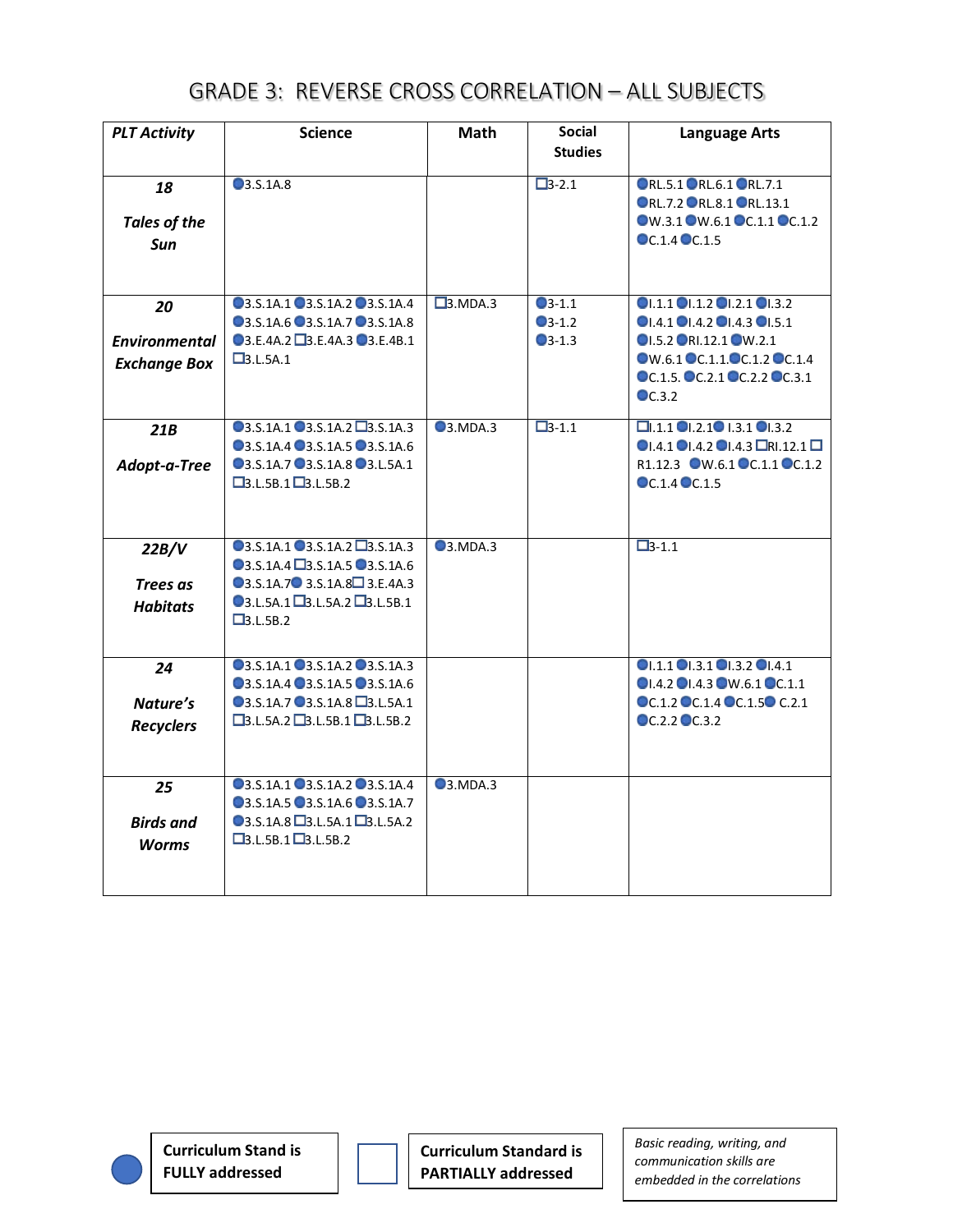| <b>PLT Activity</b> | <b>Science</b>                                           | <b>Math</b>       | <b>Social</b><br><b>Studies</b> | <b>Language Arts</b> |
|---------------------|----------------------------------------------------------|-------------------|---------------------------------|----------------------|
|                     |                                                          |                   |                                 |                      |
| 27                  | 03.S.1A.1 03.S.1A.2 03.S.1A.4                            | <b>3.MDA.3</b>    |                                 |                      |
|                     | 03.S.1A.5 03.S.1A.6 03.S.1A.7                            |                   |                                 |                      |
| <b>Every Tree</b>   | 03.1A.8 03.E.4A.3 03.L.5B.1                              |                   |                                 |                      |
| for Itself          |                                                          |                   |                                 |                      |
|                     |                                                          |                   |                                 |                      |
|                     |                                                          |                   |                                 |                      |
| 28                  | 03.S.1A.1 03.S.1A.2 03.S.1A.4                            | $\square$ 3.MDA.3 |                                 |                      |
|                     | 03.S.1A.6 03.S.1A.7 03.S.1A.8                            |                   |                                 |                      |
| <b>Air Plants</b>   | $\square$ 3.P.2A.2 $\square$ 3.E.4A.3 $\square$ 3.L.5A.2 |                   |                                 |                      |
|                     | $\square$ 3.L.5B.2                                       |                   |                                 |                      |
|                     |                                                          |                   |                                 |                      |
|                     |                                                          |                   |                                 |                      |
| 30                  | 03.S.1A.2 03.S.1A.4 23.S.1A.6                            |                   | $\Box$ 3-1.1                    |                      |
|                     | $\Box$ 3.S.1A.7 $\Box$ 3.S.1A.8 $\Box$ 3.E.4A.3          |                   |                                 |                      |
| <b>Three Cheers</b> |                                                          |                   |                                 |                      |
| for Trees           |                                                          |                   |                                 |                      |
|                     |                                                          |                   |                                 |                      |
|                     | $\Box$ 3.S.1A.1 $\Box$ 3.S.1A.4 $\Box$ 3.S.1A.6          |                   | $\Box$ 3-1.1                    |                      |
| 31                  | 03.S.1A.8 3.E.4A.1 03.E.4A.3                             |                   |                                 |                      |
| <b>Plant A Tree</b> | $\Box$ 3.L.5A.1 $\Box$ 3.L.5B.1                          |                   |                                 |                      |
|                     |                                                          |                   |                                 |                      |
|                     |                                                          |                   |                                 |                      |
|                     |                                                          |                   |                                 |                      |
| 32A                 | 03.S.1A.1 03.S.1A.2 03.S.1A.4                            | <b>3.MDA.3</b>    | $\bigcirc$ 3-1.3                |                      |
|                     | □3.S.1A.5 ■3.S.1A.6 ■3.S.1A.7                            |                   |                                 |                      |
| A Forest of         | 03.S.1A.8 03.E.4A.3 03.L.5A.1                            |                   |                                 |                      |
| <b>Many Uses</b>    | $\square$ 3.L.5B.1                                       |                   |                                 |                      |
|                     |                                                          |                   |                                 |                      |
|                     |                                                          |                   |                                 |                      |
| 34                  | 03.S.1A.1 03.S.1A.7 03.S.1A.8                            |                   | $\Box$ 3-1.3                    |                      |
|                     | E.AA.3B.L.5A.1                                           |                   |                                 |                      |
| <b>Who Works</b>    |                                                          |                   |                                 |                      |
| in this             |                                                          |                   |                                 |                      |
| Forest?             |                                                          |                   |                                 |                      |
|                     |                                                          |                   |                                 |                      |
| 36A                 | 03.S.1A.2 3.S.1A.3 03.S.1A.4                             | <b>3.MDA.3</b>    | $\Box$ 3-1.3                    |                      |
|                     | $\square$ 3.S.1A.5 $\square$ 3.S.1A.6 $\square$ 3.S.1A.7 |                   |                                 |                      |
| <b>Pollution</b>    | 03.S.1A.8 3.S.1B.1 03.P.2A.2<br>3.E.4A.3                 |                   |                                 |                      |
| <b>Search</b>       |                                                          |                   |                                 |                      |
|                     |                                                          |                   |                                 |                      |
|                     |                                                          |                   |                                 |                      |

**Curriculum Stand is FULLY addressed**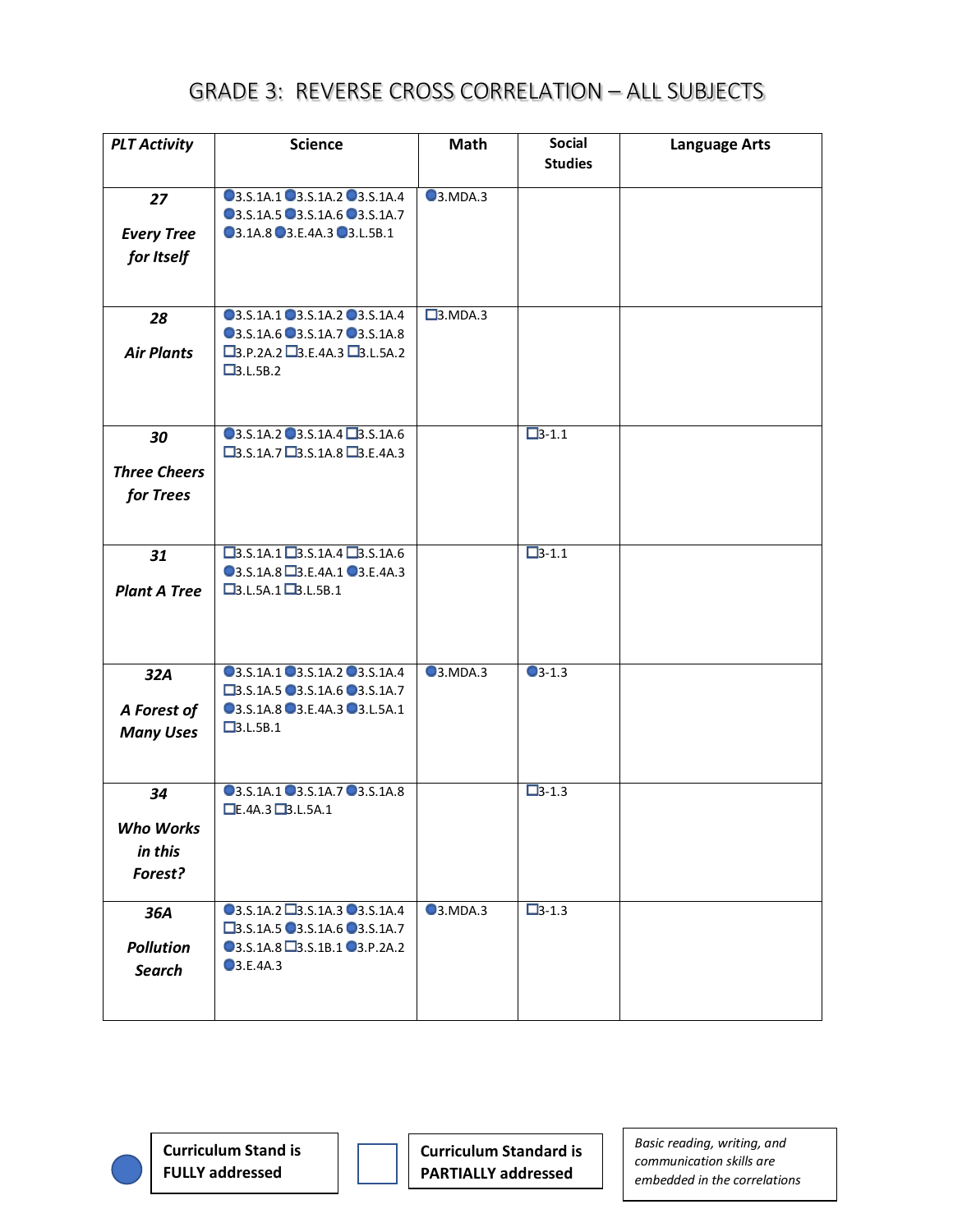| <b>PLT Activity</b> | <b>Science</b>                                                                               | <b>Math</b>         | <b>Social</b>   | <b>Language Arts</b>                                                |
|---------------------|----------------------------------------------------------------------------------------------|---------------------|-----------------|---------------------------------------------------------------------|
|                     |                                                                                              |                     | <b>Studies</b>  |                                                                     |
| 39A                 | 03.S.1A.2 03.S.1A.4 03.S.1A.6                                                                |                     | $\bullet$ 3-1.3 |                                                                     |
|                     | 03.S.1A.7 3.S.1A.8 3.S.3B.1                                                                  |                     |                 |                                                                     |
| <b>Energy</b>       | 03.P.2A.1 03.E.4A.3                                                                          |                     |                 |                                                                     |
| <b>Sleuths</b>      |                                                                                              |                     |                 |                                                                     |
|                     |                                                                                              |                     |                 |                                                                     |
|                     |                                                                                              |                     |                 |                                                                     |
| 42                  | $\Box$ 3.S.1A.1 $\Box$ 3.S.1A.2 $\Box$ 3.S.1A.3<br>03.S.1A.4 03.S.1A.6 03.S.1A.7             |                     |                 | OC.1.1 OC.1.2 OC.1.4 OC.1.5                                         |
|                     | $\bigcirc$ 3.S.1A.8 $\bigcirc$ 3.P.2A.2 $\bigcirc$ B.E.4A.3                                  |                     |                 |                                                                     |
| Sunlight and        | $\bigcirc$ 3.L.5B.2                                                                          |                     |                 |                                                                     |
| <b>Shades of</b>    |                                                                                              |                     |                 |                                                                     |
| <b>Green</b>        |                                                                                              |                     |                 |                                                                     |
|                     | $\Box$ 3.S.1A.1 $\Box$ 3.S.1A.2 $\Box$ 3.S.1A.3                                              |                     |                 |                                                                     |
| 43                  | 03.S.1A.4 3.S.1A.5 03.S.1A.6                                                                 |                     |                 |                                                                     |
| <b>Have Seeds</b>   | 03.S.1A.7 03.S.1A.8 03.L.5B.2                                                                |                     |                 |                                                                     |
| <b>Will Travel</b>  |                                                                                              |                     |                 |                                                                     |
|                     |                                                                                              |                     |                 |                                                                     |
|                     |                                                                                              |                     |                 |                                                                     |
| 46                  | 03.S.1A.1 3.S.1A.2 03.S.1A.4                                                                 |                     |                 | $\bigcirc$ 1.3.1 $\bigcirc$ 1.3.2 $\bigcirc$ 1.4.1 $\bigcirc$ 1.4.2 |
|                     | 03.S.1A.6 03.S.1A.7 03.S.1A.8                                                                |                     |                 | $\Box$ .4.3 W.6.1 OC.1.1 OC.1.2                                     |
| <b>Schoolyard</b>   | <b>3.L.5A.1</b>                                                                              |                     |                 | OC.1.4 OC.1.5 OC.2.1 OC.2.2                                         |
| <b>Safari</b>       |                                                                                              |                     |                 | $\Box$ C.3.2                                                        |
|                     |                                                                                              |                     |                 |                                                                     |
|                     |                                                                                              |                     |                 |                                                                     |
| 47V                 | $\Box$ 3.S.1A.1 $\Box$ 3.S.1A.2 $\Box$ 3.S.1A.3                                              | $\square$ 3. MDA.6  |                 |                                                                     |
|                     | 03.S.1A.4 03.S.1A.6 03.S.1A.7                                                                |                     |                 |                                                                     |
| <b>Are Vacant</b>   | $\bigcirc$ 3.S.1A.8 $\square$ 3.E.4A.3 $\square$ 3.L.5A.1<br>$\Box$ 3.L.5B.1 $\Box$ 3.L.5B.2 |                     |                 |                                                                     |
| <b>Lots Vacant?</b> |                                                                                              |                     |                 |                                                                     |
|                     |                                                                                              |                     |                 |                                                                     |
| 48V                 | $\Box$ 3.S.1A.1 $\Box$ 3.S.1A.2 $\Box$ 3.S.1A.3                                              | $\square$ 3. MDA. 3 |                 |                                                                     |
|                     | 03.S.1A.4 3.S.1A.5 03.S.1A.6                                                                 |                     |                 |                                                                     |
| Field, Forest,      | □3.S.1A.7 ■3.S.1A.8 ■ 3.E.4A.1                                                               |                     |                 |                                                                     |
| and Stream          | $\Box$ 3.E.4A.3 $\Box$ 3.L.5A.1 $\Box$ 3.L.5B.1                                              |                     |                 |                                                                     |
|                     |                                                                                              |                     |                 |                                                                     |
|                     |                                                                                              |                     |                 |                                                                     |
| 49A                 | $\Box$ 3.S.1A.1 $\Box$ 3.S.1A.2 $\Box$ 3.S.1A.4                                              |                     |                 | $\Box$ .1.1 $\Box$ l.2.1 $\Box$ l.3.1 $\Box$ .3.2                   |
|                     | $\Box$ 3.S.1A.6 $\Box$ 3.S.1A.7 $\Box$ 3.S.1A.8                                              |                     |                 | OI.4.1 OI.4.2 OW.6.1 OC.1.1                                         |
| <b>Tropical</b>     | $\bigcirc$ 3.L.5A.1 $\square$ 3.L.5B.1 $\square$ 3.L.5B.2                                    |                     |                 | O C.1.2 OC.1.4 OC.1.5 OC.2.1                                        |
| <b>Treehouse</b>    |                                                                                              |                     |                 | $\odot$ C.2.2                                                       |
|                     |                                                                                              |                     |                 |                                                                     |
|                     |                                                                                              |                     |                 |                                                                     |

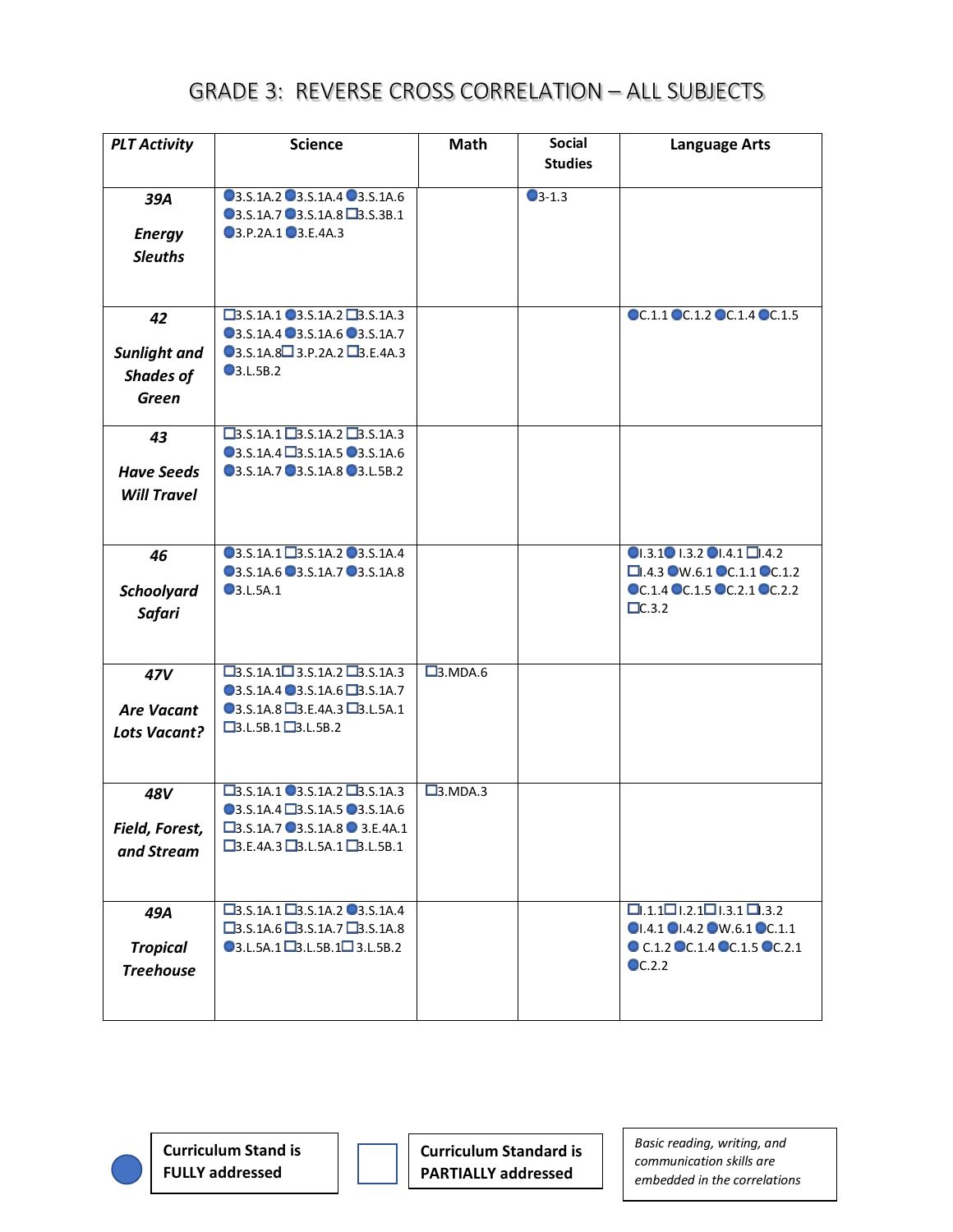| <b>PLT Activity</b> | <b>Science</b>                                                                                                       | Math                | <b>Social</b>  | <b>Language Arts</b>                                                                   |
|---------------------|----------------------------------------------------------------------------------------------------------------------|---------------------|----------------|----------------------------------------------------------------------------------------|
|                     |                                                                                                                      |                     | <b>Studies</b> |                                                                                        |
| 51                  | □3.S.1A.1 ■3.S.1A.2 ■3.S.1A.4                                                                                        |                     | $\Box 3 - 1.3$ | $\Box$ .5.1 $\Box$ W.6.1 $\degree$ C.1.1 $\degree$ C.1.2                               |
|                     | $\bullet$ 3.S.1A.6 $\Box$ 3.S.1A.7 $\Box$ 3.S.1A.8                                                                   |                     |                | OC.1.4 OC.1.5                                                                          |
| <b>Make Your</b>    | $\Box$ 3.S.1B.1 $\Box$ 3.E.4A.3                                                                                      |                     |                |                                                                                        |
| <b>Own Paper</b>    |                                                                                                                      |                     |                |                                                                                        |
|                     |                                                                                                                      |                     |                |                                                                                        |
|                     |                                                                                                                      |                     |                |                                                                                        |
| 53V                 | $\Box$ 3.S.1A.2 $\Box$ 3.S.1A.6 $\bigcirc$ 3.S.1A.7                                                                  | $\square$ 3. MDA. 3 | $\Box$ 3-1.3   |                                                                                        |
|                     | $\textcircled{3.5.1A.8} \square$ 3.P.3A.1 $\square$ 3.E.4A.3                                                         |                     |                |                                                                                        |
| <b>On the Move</b>  |                                                                                                                      |                     |                |                                                                                        |
|                     |                                                                                                                      |                     |                |                                                                                        |
|                     |                                                                                                                      |                     |                |                                                                                        |
|                     |                                                                                                                      |                     |                |                                                                                        |
| 54A                 | $\square$ 3.S.1A.1 $\square$ 3.S.1A.4 $\square$ 3.S.1A.7<br>$\square$ 3.S.1A.8 $\square$ 3.E.4A.3 $\square$ 3.L.5A.1 |                     | $\Box$ 3-1.3   | $\Box$ .1.1 $\Box$ .2.1 $\Box$ .4.1 $\Box$ .5.1<br>$\square$ 1.5.2 W.6.1 CC.1.1 CC.1.2 |
| I'd Like to         |                                                                                                                      |                     |                | C.1.4 C.1.5                                                                            |
|                     |                                                                                                                      |                     |                |                                                                                        |
| Visit a Place       |                                                                                                                      |                     |                |                                                                                        |
| Where               |                                                                                                                      |                     |                |                                                                                        |
|                     |                                                                                                                      |                     | $\Box$ 3-1.3   | OW.6.1 OC.1.1 OC.1.2 O C.1.4                                                           |
| 55V                 |                                                                                                                      |                     |                | OC.1.5 OC.3.2                                                                          |
| <b>Planning the</b> |                                                                                                                      |                     |                |                                                                                        |
| <b>Ideal</b>        |                                                                                                                      |                     |                |                                                                                        |
| <b>Community</b>    |                                                                                                                      |                     |                |                                                                                        |
|                     |                                                                                                                      |                     |                |                                                                                        |
| 61                  | 03.S.1A.1 3.S.1A.2 03.S.1A.4                                                                                         |                     |                | $\Box$ .1.1 $\Box$ .2.1   1.3.1   1.3.2                                                |
|                     | $\square$ 3.S.1A.6 $\square$ 3.S.1A.7 $\square$ 3.S.1A.8                                                             |                     |                | $\bullet$ I.4.1 $\bullet$ I.4.2 $\bullet$ I.4.3 $\bullet$ I.5.1                        |
| <b>The Closer</b>   | $\Box$ 3.L.5A.1 $\Box$ 3.L.5B.2                                                                                      |                     |                | OI.5.2 OW.6.1 OC.1.1 OC.1.2                                                            |
| <b>You Look</b>     |                                                                                                                      |                     |                | $\bullet$ C.1.4 $\bullet$ C.1.5 $\Box$ C.2.2 $\Box$ C.3.2                              |
|                     |                                                                                                                      |                     |                |                                                                                        |
|                     |                                                                                                                      |                     |                |                                                                                        |
| 62                  | □3.S.1A.1 ■3.S.1A.2 ■3.S.1A.4                                                                                        |                     |                | $\square$ .3.2 $\square$ .4.1 $\square$ 1.4.2 $\square$ 1.5.1                          |
|                     | 03.S.1A.6 3.S.1A.7 03.S.1A.8                                                                                         |                     |                | OC.1.1 OC.1.2 OC.1.4 OC.1.5                                                            |
| To Be a Tree        |                                                                                                                      |                     |                | $\bullet$ C.3.2                                                                        |
|                     |                                                                                                                      |                     |                |                                                                                        |
|                     |                                                                                                                      |                     |                |                                                                                        |
|                     |                                                                                                                      |                     |                |                                                                                        |



**Curriculum Stand is FULLY addressed**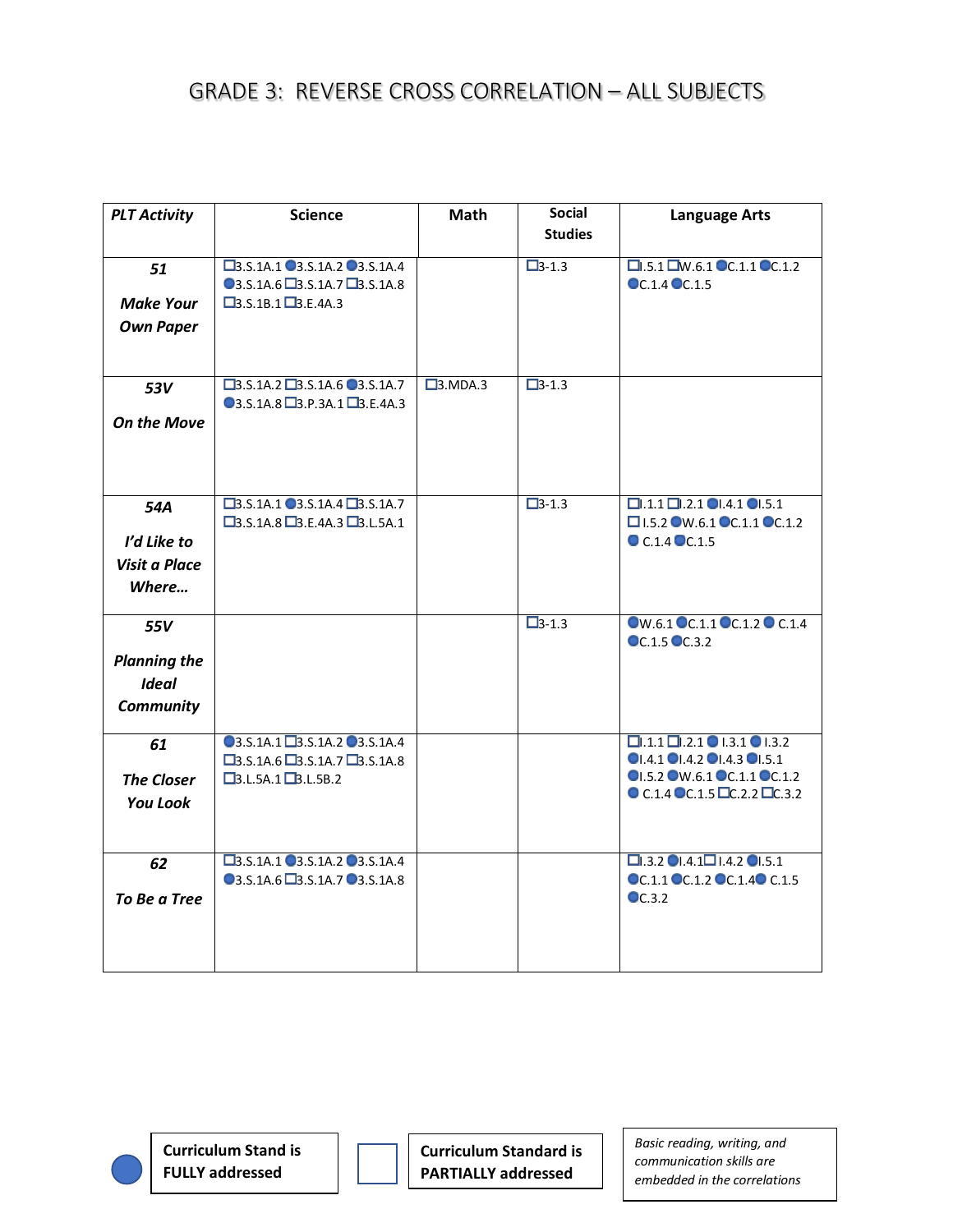| <b>PLT Activity</b>                           | <b>Science</b>                                                                                                              | <b>Math</b>         | <b>Social</b><br><b>Studies</b> | <b>Language Arts</b> |
|-----------------------------------------------|-----------------------------------------------------------------------------------------------------------------------------|---------------------|---------------------------------|----------------------|
| 63<br><b>Tree Factory</b>                     | □3.S.1A.1 ■3.S.1A.2 ■3.S.1A.4<br>3.S.1A.7 3.S.1A.8                                                                          |                     |                                 |                      |
| 64<br><b>Looking at</b><br><b>Leaves</b>      | 03.S.1A.1 3.S.1A.2 03.S.1A.4<br><b>3.S.1A.8</b>                                                                             |                     |                                 |                      |
| 65<br><b>Bursting</b><br><b>Buds</b>          | 03.S.1A.1 03.S.1A.2 03.S.1A.4<br>03.S.1A.6 3.S.1A.7 03.S.1A.8<br><b>3.L.5B.2</b>                                            | $\square$ 3. MDA. 4 |                                 |                      |
| 67V<br><b>How Big is</b><br><b>Your Tree?</b> | 03.S.1A.1 23.S.1A.2 03.S.1A.4<br>03.S.1A.5 03.S.1A.6 03.S.1A.7<br><b>3.S.1A.8</b>                                           | <b>3.MDA.4</b>      | $\Box$ 3-1.3                    |                      |
| 68<br><b>Name That</b><br><b>Tree</b>         | $\Box$ 3.S.1A.1 $\Box$ 3.S.1A.2 $\Box$ 3.S.1A.4<br>□3.S.1A.7 ■3.S.1A.8                                                      |                     |                                 |                      |
| <b>70A</b><br><b>Soil Stories</b>             | $Q$ 3.S.1A.1 $Q$ 3.S.1A.2 $Q$ 3.S.1A.3<br>03.S.1A.4 3.S.1A.5. 03.S.1A.6<br>□3.S.1A.7 ■3.S.1A.8 ■3.E.4A.1<br>$\Box$ 3.E.4B.2 | <b>3.MDA.3</b>      | $\bigcirc$ 3-1.3                |                      |

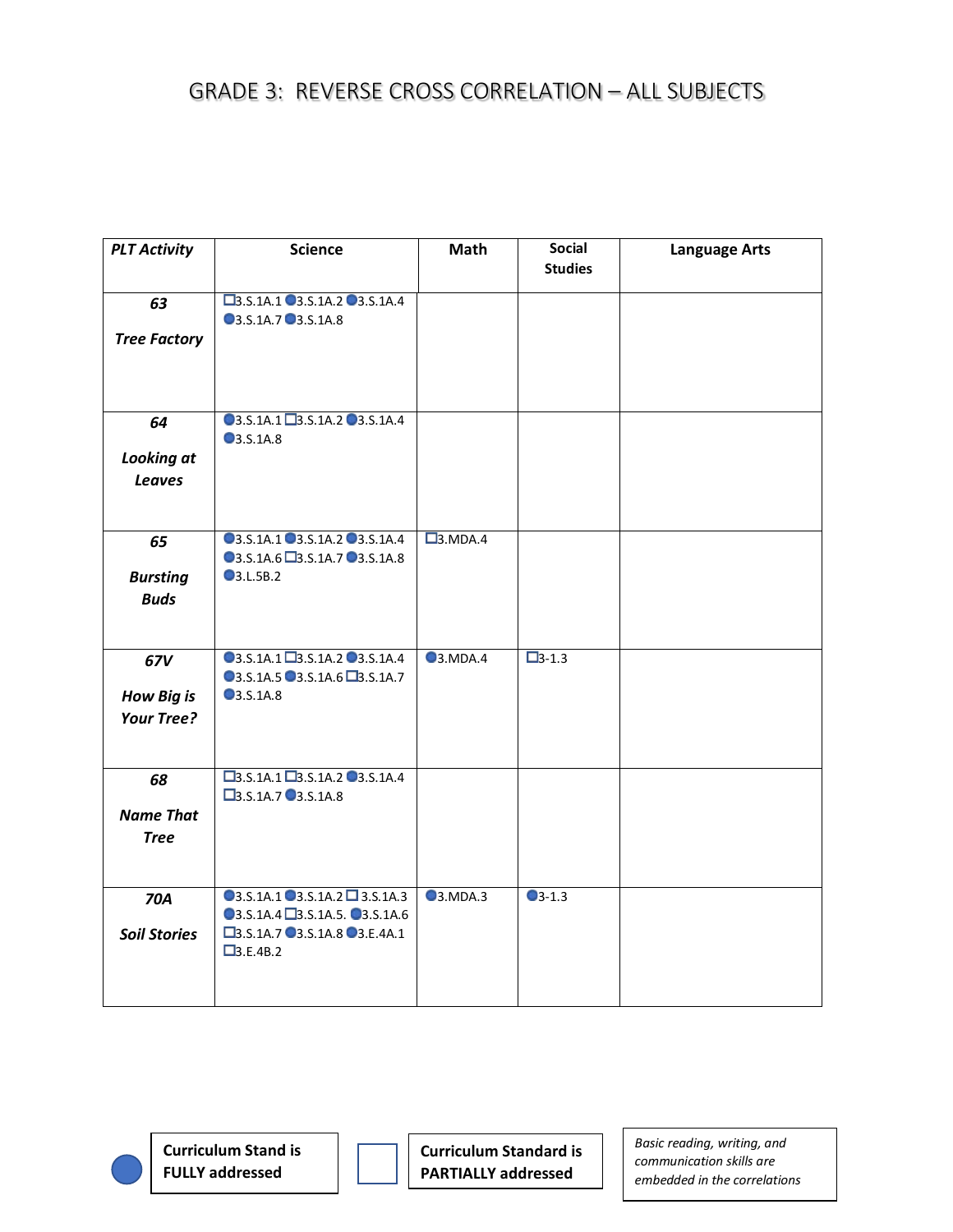| 74                           |  | $\bigcirc$ 3-1.3 |  |
|------------------------------|--|------------------|--|
| People,<br>Places,<br>Things |  |                  |  |

| <b>PLT Activity</b>  | <b>Science</b>                                          | <b>Math</b> | <b>Social</b>  | <b>Language Arts</b>                                            |
|----------------------|---------------------------------------------------------|-------------|----------------|-----------------------------------------------------------------|
|                      |                                                         |             | <b>Studies</b> |                                                                 |
| 76                   | 03.S.1A.1 03.S.1A.2 03.S.1A.4                           |             | $\Box 3 - 1.3$ | O1.3.1 O1.3.2 O1.4.1 O1.5.2                                     |
|                      | 03.S.1A.5 03.S.1A.6 23.S.1A.7                           |             |                | OW.6.1 OC.1.1 OC.1.2 OC.1.4                                     |
| <b>Tree Cookies</b>  | $\bigcirc$ 3.S.1A.8 $\bigcirc$ 3.L.5B.1 $\Box$ 3.L.5B.2 |             |                | $\bullet$ C.1.5                                                 |
|                      |                                                         |             |                |                                                                 |
| 77a                  | 03.S.1A.1 03.S.1A.4 03.S.1A.6                           |             | $\Box 3 - 1.3$ | $OL.1.1$ $OL.2.1$ $OL.3.1$ $OL.3.2$                             |
|                      | 03.S.1A.7 03.S.1A.8 03.L.5B.2                           |             |                | $OL4.1$ $OL4.2$ $OL5.1$ $OL5.2$                                 |
| Trees in             |                                                         |             |                | OI.5.3 OW.6.1 OC.1.1 OC.1.2                                     |
| <b>Trouble</b>       |                                                         |             |                | $\odot$ C.1.4 $\odot$ C.1.5                                     |
|                      |                                                         |             |                |                                                                 |
|                      |                                                         |             |                |                                                                 |
| 78                   | 03.S.1A.1 03.S.1A.2 D3.S.1A.3                           |             |                | $\square$ .1.1 $\square$ .2.1 $\square$ .3.1 $\square$ .3.2     |
|                      | 03.S.1A.4 3.S.1A.6 03.S.1A.7                            |             |                | $\bullet$ 1.4.1 $\bullet$ 1.4.2 $\bullet$ 1.5.1 $\bullet$ 1.5.2 |
| <b>Signs of Fall</b> | 03.S.1A.8 03.L.5B.1 03.L.5B.2                           |             |                | $\square$ .5.3 $\square$ W.6.1 $\square$ C.1.1 $\square$ C.1.2  |
|                      |                                                         |             |                | $CC.1.4$ $CC.1.5$                                               |
|                      |                                                         |             |                |                                                                 |
|                      |                                                         |             |                |                                                                 |
| 79                   | □3.S.1A.1 ■3.S.1A.2 ■3.S.1A.4                           |             |                | $\square$ .1.1 0.2.1 0.3.1 0.3.2                                |
|                      | □3.S.1A.5 ■3.S.1A.6 ■3.S.1A.7                           |             |                | $\bullet$ I.4.1 $\bullet$ I.4.2 $\Box$ I.4.3 $\bullet$ I.5.1    |
| <b>Tree Life</b>     | <b>●3.S.1A.8 ■3.L.5A.1 ●3.L.5B.1</b>                    |             |                | $\bigcirc$ 1.5.2 $\bigcirc$ RI.4.2 $\Box$ RI.8.2                |
| Cycle                | $\bullet$ 3.L.5B.2                                      |             |                | ORI.12.1 ORI.12.3 OW.6.1                                        |
|                      |                                                         |             |                | OC.1.1 OC.1.2 OC.1.4 OC.1.5                                     |
|                      |                                                         |             |                | OC.2.1 <sup>O</sup> C.2.2 <sup>O</sup> C.3.2                    |
| <b>80A</b>           | 03.S.1A.1 03.S.1A.2 03.S.1A.4                           |             |                | $\Box$ .1.1 $\Box$ .4.1 $\Box$ .4.2 $\Box$ .5.1                 |
|                      | 03.S.1A.6 03.S.1A.7 03.S.1A.8                           |             |                | $\bigcirc$ 1.5.2 $\Box$ 1.5.3 $\bigcirc$ RL.5.1 $\Box$ RL.8.1   |
| <b>Nothing</b>       | 03.E.4B.3 03.L.5A.1 03.L.5B.1                           |             |                | ORL.13.1 OW.6.1 OC.1.1                                          |
| <b>Succeeds Like</b> | $\bullet$ 3.L.5B.2                                      |             |                | $\odot$ C.1.2 $\odot$ C.1.4 $\odot$ C.1.5 $\Box$ C.2.1          |
| <b>Succession</b>    |                                                         |             |                | $CC.2.2$ $CC.3.2$                                               |
|                      |                                                         |             |                |                                                                 |
| 87                   | □3.S.1A.1 ■3.S.1A.2 ■3.S.1A.4                           |             |                | $\square$ .1.1 $\square$ .4.1 $\square$ .4.2 $\square$ .5.1     |
|                      | □3.S.1A.6 ■3.S.1A.7 ■3.S.1A.8                           |             |                | $O$ I.5.2 $\square$ I.5.3 $O$ RL.5.1 $\square$ RL.8.1           |
| Earth                | $\Box$ 3.E.4B.3 $\Box$ 3.E.4B.4                         |             |                | ORL.13.1 OW.6.1 OC.1.1                                          |
| <b>Manners</b>       |                                                         |             |                | OC.1.2 OC.1.4 OC.1.5 DC.2.1                                     |
|                      |                                                         |             |                | OC.2.2 OC.3.2                                                   |
|                      |                                                         |             |                |                                                                 |